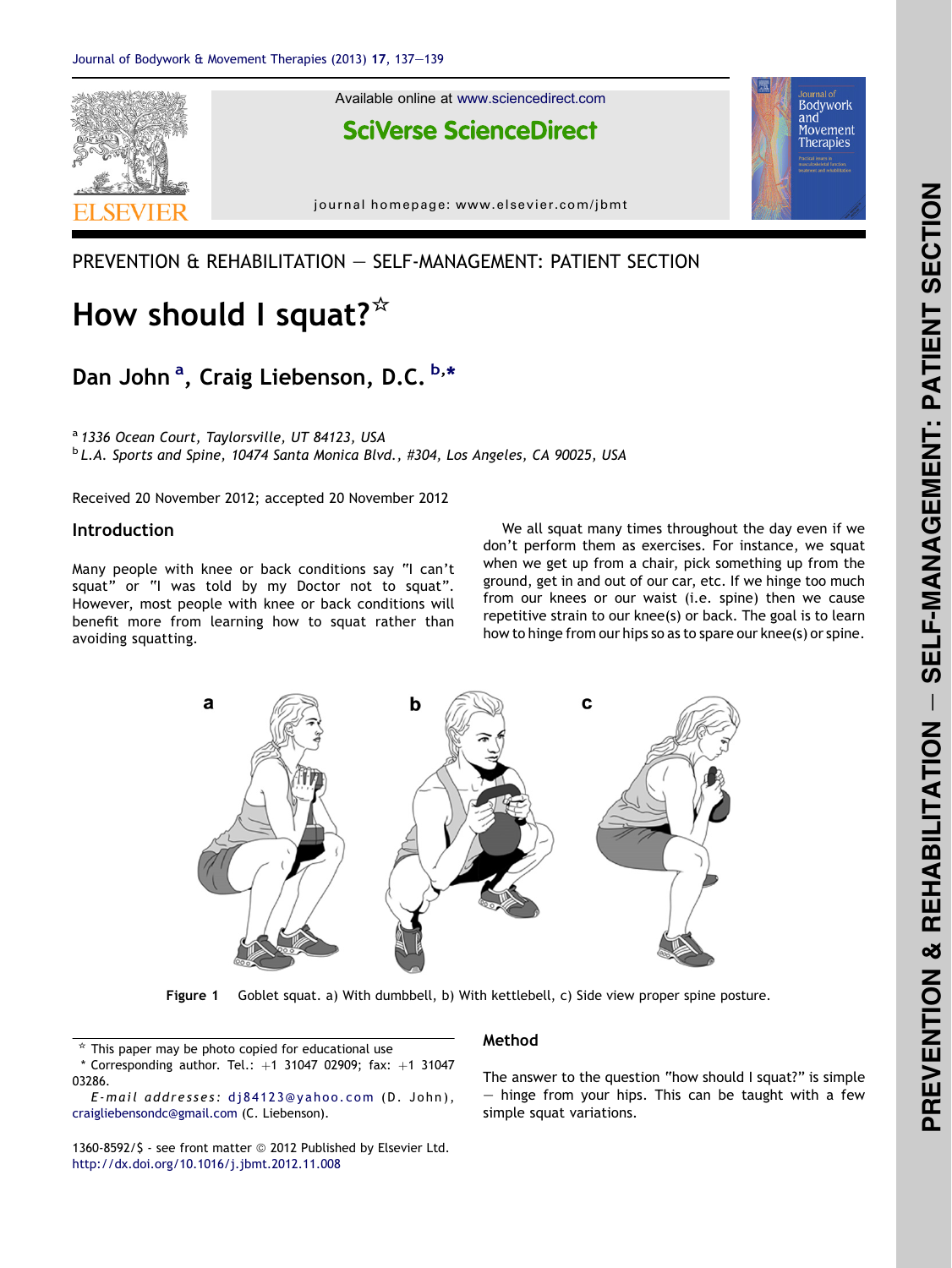- $\bullet$  Look at a spot on the ground approximately 6 feet (2 m) in front of you
- Lower the body down until your elbows graze inner thighs
- Feel your weight go back to your heels
- At the bottom of the squat you should feel that you can wiggle your toes (this ensures that you are using your gluteal muscles more than your quadriceps by shifting your weight to your heels)

Note: Keep your lower back slightly arched forward

#### The Potato-sack squat (see Fig. 2)

- Start with your feet shoulder width apart
- Have your arms hanging straight down
- Squat until your arms graze your inner thighs
- Feel your weight go back to your heels

Note: Keep your lower back slightly arched forward

#### The Sumo squat (see Fig. 3)

- Start with your feet shoulder width apart and feet slightly turned out
- Grab top of dumbbell
- Keeping your arms hanging straight down, raise and lower the dumbbell
- Your arms should graze inner thighs as you squat
- Feel your weight go towards your heels

Note: Keep your lower back arched forward and avoid bending your elbows or shrugging your shoulders



Figure 2 Potato sack squat. a) Without weight, b) With medicine ball showing proper spine posture.



Figure 3 Sumo squat. a) Start position, b) Final position.

#### The Sumo heart beat (see Fig. 4)

- Grasp the kettlebell by the horns
- Squat down until your hips are below your knees
- Your elbows should be between your thighs
- Quickly pulse the kettlebell forward until your arms are straight in front of you

Note: Keep your lower back arched forward



Figure 4 Sumo heart beat squat. a) Start position, b) Final position.